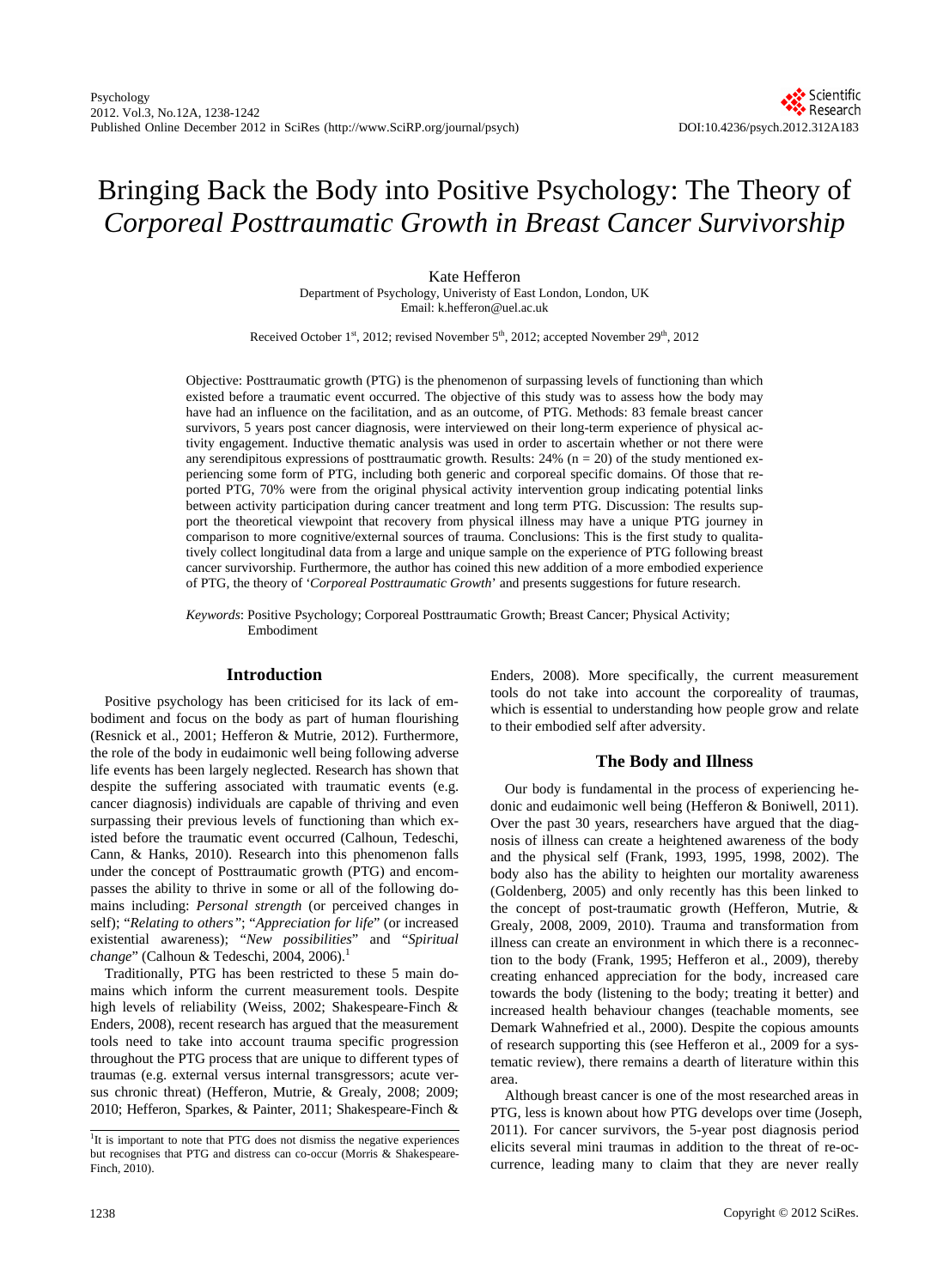"post-trauma". Thus, research into the long-term experiences of PTG is essential for the development of our understandings of the phenomenon.

In conclusion, the study aimed to supplement the longitudinal literature on PTG within a unique and large breast cancer sample. More precisely, the aim of the study was to understand, from a qualitative perspective:

1) How breast cancer patients experience PTG over a 5 year survival period and

2) What role, if any, did the body have in their experience of PTG?

# **Methods**

Ethical approval was obtained by the University of East London and the University of Strathclyde.

## **Participants and Procedure**

This study was part of the 5-year follow up of the Mutrie et al. (2007) randomised control trial (see Mutrie et al., 2012 for full participant information and recruitment procedure). The original study (2007) focused on the benefits of regular aerobic activity as a rehabilitation strategy for women receiving treatment for breast cancer. The results of that study showed that the intervention group had increased physical ability and decreased depression at completion and the 6 months follow up. The beneficial results remained at the 5 year follow up with the original intervention group scoring higher levels of leisure physical activity and positive moods (Mutrie et al., 2007; Mutrie et al., 2012).

Data was collected over a one-year period (January 2010 until December 2010) at various local sports facilities across Glasgow, Scotland. A research interview was carried out by a trained interviewer**,** after a 2-hour follow up assessment set of physical measures was taken from participants as part of the larger study (see Mutrie et al., 2012). Individuals participated in a time limited (15 minute) interview at the end of their assessment. The brevity of time allocated was due to the time constraints upon this project however the interview adhered to high quality guidelines (Yardley, 2000). The research interview focused on the perceived benefits and barriers to exercise participation that the women had experienced over the five-year period. The participants were not explicitly asked about their experience of PTG, thus all results emerged serendipitously.

## **Analysis**

Due to the large sample size, Inductive Thematic Analysis was deemed the most appropriate method for the design of the study than other qualitative methods of inquiry (e.g. Interpretative Phenomenological Analysis) due to its flexibility and emphasis on nomothetic inquiry (Smith, 2008; Braun & Clarke, 2006).

The analysis included several readings of the transcripts  $(N =$ 83), by the author, so as to become familiar with the text (Willig, 2008). Individual's who displayed examples of the main domains of PTG, and the "6<sup>th</sup> domain" (*New awareness of the body*, see Hefferon et al., 2009) were isolated ( $N = 20$ ). The researcher looked for major themes in relation to PTG, beyond surface level interpretation, organizing the text into coherent themes. The detail of analysis included line by line coding and then moving on to broader overarching themes to create the final master list

for both generic PTG themes and "body specific" themes (**Tables 1** and **2**) (Braun & Clarke, 2006).

## **Results**

In total,  $24\%$  (n = 20) of the total study serendipitously mentioned experiencing some form of PTG 5 years post cancer diagnosis. Generic PTG domains included: *Stronger self* (20%); *Improved relationships* (10%); *Changed priorities* (5%); *Changed philosophy* (10%) (**Table 1**) and a new domain emerged, entitled *Corporeal awareness* (85%) (akin to the proposed 6th domain in Hefferon et al., 2009) (**Table 2**). Of those that reported some form of PTG, 70% were in the original intervention group (IG) ( $n = 14$ ), which is an intriguing result with regards to activity participation during treatment and possible long term PTG.

Despite offering longitudinal data regarding PTG following cancer diagnosis, due to the already well-established research on the generic domains of PTG, this paper will focus solely on the examples of data in support of the new proposed concept of *Corporeal PTG* (**Table 2**) thereby progressing the literature area. The participants expressed examples of Corporeal awareness in the manor of a) New relationship with body and b) Increased awareness of health and conscious health behaviour changes. These findings support the synthesis findings of a  $6<sup>th</sup>$ domain of PTG found in Hefferon et al.'s (2009) review of the PTG and illness research.

# **New Relationship with Body**

The diagnosis of cancer brought about a "Corporeal awareness" which stemmed from the fact that the women were dealing with and negotiating a "new body"; one that many of them could not relate to, nor like. For example, Linda discussed how she saw a stranger in the mirror and how this negatively affected her body image and sense of identity:

"*You still have a down day when you*'*re really feeling quite*, *em*, *you look in the mirror and you don*'*t know who*'*s looking back at you*, *you don*'*t like what you see. Your physical body changes as well*, *body image was one of the things that kind of upset me most after surgery.*" (*Linda*)

Danielle also discussed the concept of 2 physical selves:

"*I just feel it*'*s me now*, *I feel I*'*m back to me. I felt that* [*cancer physical self*] *was not me.*" (*Danielle*)

The participants reported that by re-connecting with their body, they were able to regain, and then indeed surpass, their previous levels of physical functioning. This again highlights that women not only go through psychological and biological distress during cancer, but they have to also negotiate a "new

#### **Table 1.**

Posttraumatic growth 5-years post breast cancer diagnosis.

| Posttraumatic Growth |               |            |              |           |
|----------------------|---------------|------------|--------------|-----------|
| Stronger self        | Improved      | Changed    | Changed      | Corporeal |
|                      | relationships | priorities | philosophies | awareness |

### **Table 2.**

Corporeal posttraumatic growth.

| Corporeal Awareness        |                                                                         |  |  |  |
|----------------------------|-------------------------------------------------------------------------|--|--|--|
| New relationship with body | Increased awareness of health and<br>conscious health behaviour changes |  |  |  |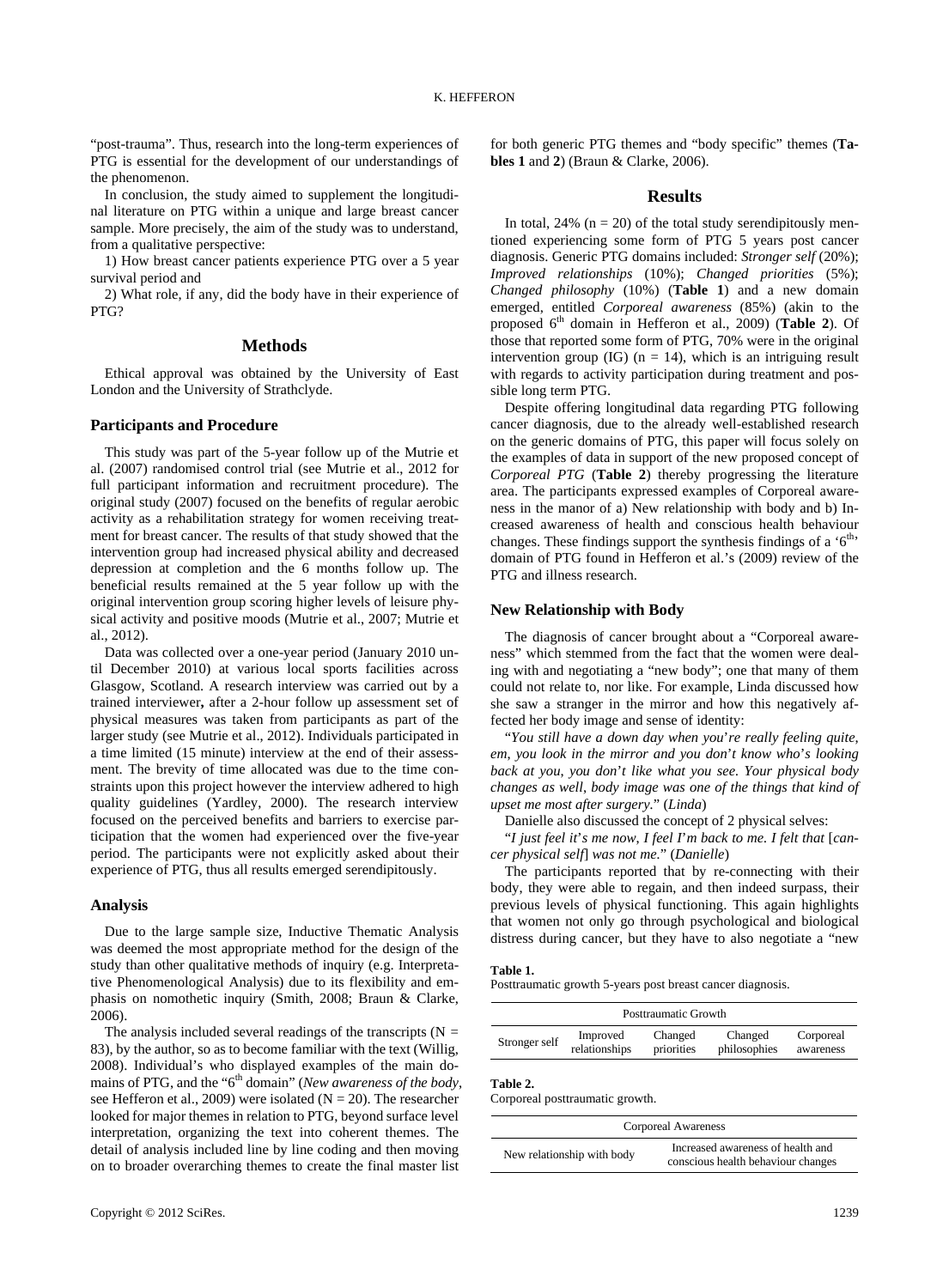physical self'. The importance of this finding stems from the argument that our society is becoming increasingly dis-embodied (Frank, 1998) with an escalating negative relationship with our physical selves (Orbach, 2009). Unfortunately, it is not usually until something traumatic occurs that our "taken-forgranted" bodies are thrust into the forefront of our consciousness (Frank, 1995; Stam, 1998) and force us to take notice.

Through negotiating a new body, the participants also reported being 'kinder' and listening to their body when it was telling them enough was enough. For example, Emer discussed how she began to put her body's needs above that of social engagements:

"*If I can*'*t manage it that day I*'*ll just phone them up and say*, '*look we*'*ll do it another day*'*.*" (*Emer*)

This self regulation continued even further to some of the participants work arrangements, with Melissa recounting how she started to listen to her body when it was tiring out and instead of pushing herself, she reduced her workload from full to part-time:

"*I found going full time was just too much. I was burnt out at the end of the year. I was doing too much. And having been where I was before*, *I saw the warning signs*, *and I thought*, *I*'*m not doing this to myself any more. So I went part-time.*" (*Melissa*)

The new relationship extended to the monitoring of the physical self, even utilising activity as a tool to measure their internal fitness:

"*I*'*m a walker* [*…*] *I kind of knew before I was even diagnosed* [*for the second time*]*. They kept putting it down to something else* [*…*] *you went to the doctors saying there was something wrong because you couldn*'*t walk as far.*" (*Emer*)

This theme was demonstrated in previous research on the original exercise group (Hefferon et al., 2008), thus showing continued engagement with "barometer" like activities over the 5-year survival process.

# **Importance of Health and Conscious Health Behaviour Changes**

Many of the participants reflected upon a heightened importance of their health and subsequent conscious health behaviour changes, during the 5-year process. The possibility that they could have some form of control over their survival (and potential re-occurrence) meant that participants engaged in changes to their diet and exercise as well as the cessation of negative heath practices (e.g. smoking). For example, Mary discussed how she quit smoking when she realised the gravity of her situation and the accountability she held for own health:

"*I*'*m very aware—very much aware* [*of getting healthy*]*. Um*, *at the time*, *I was a smoker and I had to stop smoking after I had had my treatment*, *I thought—right*, *once I finish all that*, *that*'*s clear*, *I*'*m gonna stop smoking. All these people are helping me* [*…*] *so I thought you know*, *it*'*s crazy*, *I*'*m smoking away and everybody*'*s trying to save me – so I made a decision that I would give up smoking.*" (*Mary*)

# **Changes in Diet**

The women reported changes to their diet to reflect a more balanced, healthy regime and also to address the issues of weight gain from diagnosis to the 5 year follow up:

"*Um*, *yes*, *I had to start eating healthily—a lot healthier than* 

*I did. You know*, *for myself. I wanted to lose a bit of weight. Because the weight… during the chemotherapy*, *I went up tae eleven stone*, *maybe eleven and a half stone.*" (*Lara*)

"*I did change my diet in general*, *I just do non-dairy now…. So I just wanted to try and get back to my normal where I felt comfortable*, *because I just felt bloated and*, *I*'*d put on about two stone*, *over two stone. You know*, *just wasn*'*t me.*" (*Danielle*)

The maintenance of a healthy weight and diet over the course of the cancer journey (diagnosis, treatment and then survivorship) is extremely important (Uhley & Jen, 2007). The women's new healthy approach to diet demonstrates positive health behaviour changes as a result of their cancer experience.

#### **Increased Exercise Behaviours**

Of the 20 participants, over 55% ( $n = 11$ ) mentioned engageing in physical activity as a new benefit from their trauma and this was the strongest of all generic and 'corporeal' PTG domains. This is not surprising considering the fact that these women were part of an exercise RCT that encouraged activity participation during chemotherapy. However, what is surprising is their continued engagement and the heightened importance of activity over the 5 years.

"*I was fairly active but I*'*ve upped it I would say since then. I feel as if that I take better care of myself. I would think now*, *I think more about myself* […] *And I think as well when you*'*ve been through something like this you re-assess your life*… *I think I*'*ve reassessed it just with everything in my life including the activity* […] *Well knowing that you*'*re keeping your body healthy. I think it* […] *you feel you*'*ve done a good job.*" (*Joanne*)

"*I have been quite active* [*over past 5 years*]*. Again*, *it*'*s getting me exercise*, *that*'*s the most important point. That*'*s what we go for*, *to get a bit of exercise….I think it keeps you healthy.*  [*…*] *I wisnae really that active before that.*" (*Anna*)

"*I felt it was really important to exercise because I had been ill and it was really important to keep myself fit. Even though I had done it before*, *it had took on more significance for me.*" (*Sarah*)

Hefferon and Mutrie (2012) hailed exercise as a "stellar" positive psychology intervention for not only normal but clinical populations. As the importance of health and activity was present in both the IG and CG groups, it could be argued that activity can be a universally adopted mode of controlled activity that enhances individual's awareness of health.

A good proportion of participants discussed moving "from nothing to something" with regards to their activity engagement. This shift towards exercise demonstrates the powerful impact of physical trauma on changes to subsequent and long-term health behaviours:

"*I never*, *I never really went to keep fit*, *I didn't know how to do it*, *I learned*, *and like it.*" (*Lara*)

[*And had you done any of those things before your breast cancer diagnosis?***]** *Never. Never. Nothing. Never joined a club…Didn*'*t do any exercises.*"(*Ethel*)

**[***Were you quite active before you were diagnosed with breast cancer?***]** *Not really*, *no.* [*…*] *I didn*'*t do it that often*, *so I really wasn*'*t all that involved in exercise.*" (*Nell*)

The importance of exercise engagement after cancer diagnosis has been raised as an aid to alleviation of depression, fatigue and even survival (Humpel & Iverson, 2007; Holmes et al.,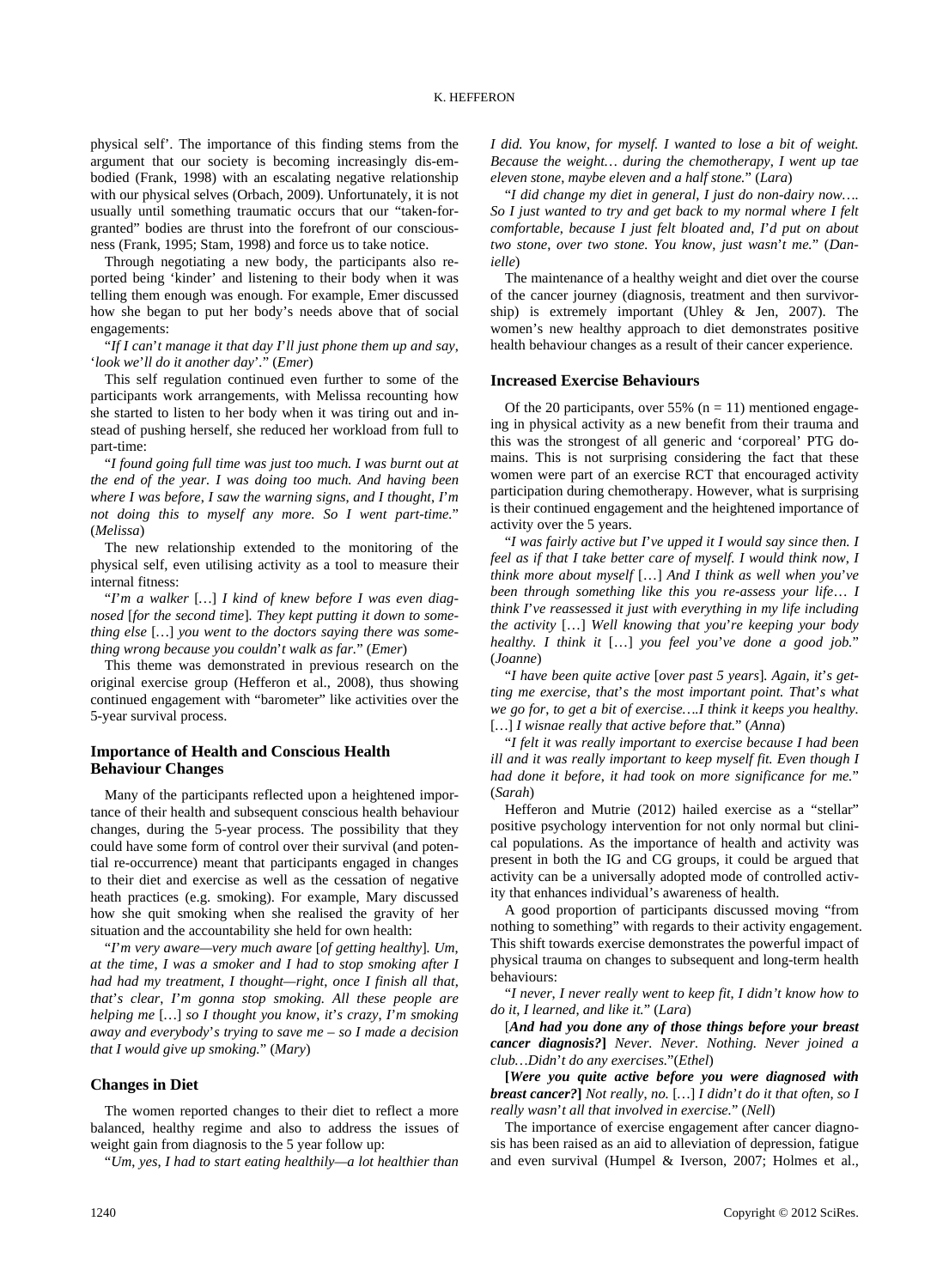2005). In the general population, there is copious amounts of research linking physical activity to enhanced physical and psychological functioning including enhanced positive emotions, self esteem, body image and overall well being (Biddle & Mutrie, 2008; Fox, 1997, 2000). This acute and chronic sense of well-being was seen by many of the participants:

"*I felt a lot*, *oh I don*'*t know*? *Just with doing the exercises I felt happier. Eh*, *I had a bounce in my step if you like*, *it was*, *it wasn*'*t woe is me*, *it never was*, *but it*, *it*, *just kinda gave me that wee bit extra energy it gave me a wee boost kinda thing. Eh*, *I just felt happier about doing things. More likely to go out and do something*, *rather than just sit watching the telly.*" (*Ethel*)

In addition to adding increased positive emotions, engaging in exercise classes also seemed to engender a sense of purpose and achievement in the women's lives:

"*You know*, *it*'*s*, *it*'*s… sets me off and gives me a purpose again.*" (*Nell*)

"[*I do it*] *Cause its exercise. Giving me something to do*, *getting out of the house*, *meeting my friend*, *just having a chat. I feel nice about it. It*'*s both* [*physical*] *and mental as well.*" (*Ellen*)

Finally, some of the women felt that by building physically stronger bodies, they were able to build psychologically stronger minds; a perfect example of the somato-psychic principle (Harris, 1973). Carole demonstrates this intricate relationship between activity and psychological strength, which is the epitome of *Corporeal PTG*:

"*I sort of felt more positive thoughts like*, *just healthier. You know like healthier in that*, *you know this cancer*'*s not going to come back* [*…*] *I*'*m very happy and I*'*m very positive about the future*, *and I feel that* (*clears throat*) *exercise has really*, *really helped me to have a very positive focus for my health. And I feel that*, *you know my attitude*, *and I do feel this is through exercise*, *because I feel mentally and physically alert and mentally positive because of the exercise. I actually now feel that*, *if see it did come back*, *I beat it once*, *and I*'*ll*, *I*'*ll do it again.*" (*Carole*)

The link between exercise engagement and induced feelings of power has been found within other clinical populations (Hefferon et al., 2012). If activity can bring about a perceived sense of strength in the face of adversity then perhaps treatment options should include exercise as an adjunct to traditional therapy.

#### **Conclusion**

This longitudinal study found evidence of the existence of generic and corporeal PTG domains (Tedeschi & Calhoun, 2006) 5 years post cancer diagnosis. The findings support the concept of a  $6<sup>th</sup>$  domain of PTG in Hefferon et al.'s 2009 metasynthesis on life threatening illness and PTG.

This data provides further support for future research into the theoretical view that physical illness may have a different growth journey and PTG outcomes then cognitive/external sources of trauma. This may be due to several reasons: 1) Illness is an attack on the body, by the body, and thus there will be issues of trust and negotiation with the body in the aftermath of diagnosis; 2) Illness and trauma that permanently alter the appearance/functioning of an individual (e.g. mastectomy, amputee, spinal cord injury) leave the person in a mortality salient environment with a constant reminder of the trauma. "*Corporeal Posttraumatic Growth*" is a new addition of a more embodied perception of PTG, which dictates that as embodied individuals any trauma caused unto or within the body will entail a different reconstruction and journey to PTG than other types of trauma (e.g. caused by external transgressor).

The large discrepancies in reported growth at the 5 year follow up may have been due to the immediate support the originnal intervention group received during treatment, thereby suggesting that delays in support services could suppress the facilitation and maintenance of PTG over time. Furthermore, the opportunity to engage in activity during the crucial time period following diagnosis remained, 5 years later, a perceived 'saviour' for some of the women. The use of activity interventions for facilitating corporeal PTG should be considered in future research and as a treatment option for newly diagnosed cancer patients.

The main issues when interpreting the data is the possibility that as the women were not explicitly asked about their experience of PTG, there may have been further examples unaccounted for. Alternatively, the fact that the participants were all women may have inflated the incidence of PTG, as researchers have found a slight gender difference in PTG prevalence (Vishnevsky et al., 2010). Future research could include the utilisation of questionnaires to give an objective perspective, however these were not included due to time restrictions and to avoid the burden of participation.

Future research should employ multi-method approaches when deciphering longitudinal accounts of PTG (e.g. objective biomarkers, second person reports in addition to self-report measurements). Furthermore, the author argues that  $scales<sup>2</sup>$ should be developed for traumas that are caused by the body to the body and where there will be a re-negotiation with the body in order to return to some form of homeostasis.

Overall, this is the first study to qualitatively collect longitudinal data from a large and unique sample on the experience of PTG following breast cancer survivorship. Furthermore, the paper demonstrates evidence in support of the concept of Corporeal PTG, warranting further investigation into the body within the process of growth following adversity.

## **Acknowledgements**

K. Hefferon would like to thank Nanette Mutrie and the Macmillan research team as well as the participants for their support and contribution.

#### **REFERENCES**

- Calhoun, L. G., Tedeschi, R. G., Cann, A., & Hanks, E. (2010). Positive outcomes following bereavement: Paths to posttraumatic growth. *Psychologica Belgica, 50,* 125-143.
- Calhoun, L. G., & Tedeschi, R. G. (2004). The foundations of posttraumatic growth: New considerations. *Psychological Inquiry, 15,* 93-102. [doi:10.1207/s15327965pli1501\\_03](http://dx.doi.org/10.1207/s15327965pli1501_03)
- Calhoun, L. G., & Tedeschi, R. (2006). The foundations of posttraumatic growth: An expanded framework. In L. G. Calhoun, & R. G. Tedeschi (Eds), *Handbook of posttraumatic growth: Research and practice* (pp. 1-23). Mahwah, NJ: Erlbaum.
- Calhoun L. G., & Tedeschi, R. G. (1999). Facilitating posttraumatic growth: A clinician's guide. Mahwah, NJ: Lawrence Erlbaum Associates.
- Demark-Wahnefried, W., Peterson, B., McBride, C., Lipkus, I., & Clipp, E. C. (2000). Current health behaviours and readiness to pur-

<sup>&</sup>lt;sup>2</sup>The author is currently constructing the Corporeal Post-traumatic Growth Scale (CPTGS).